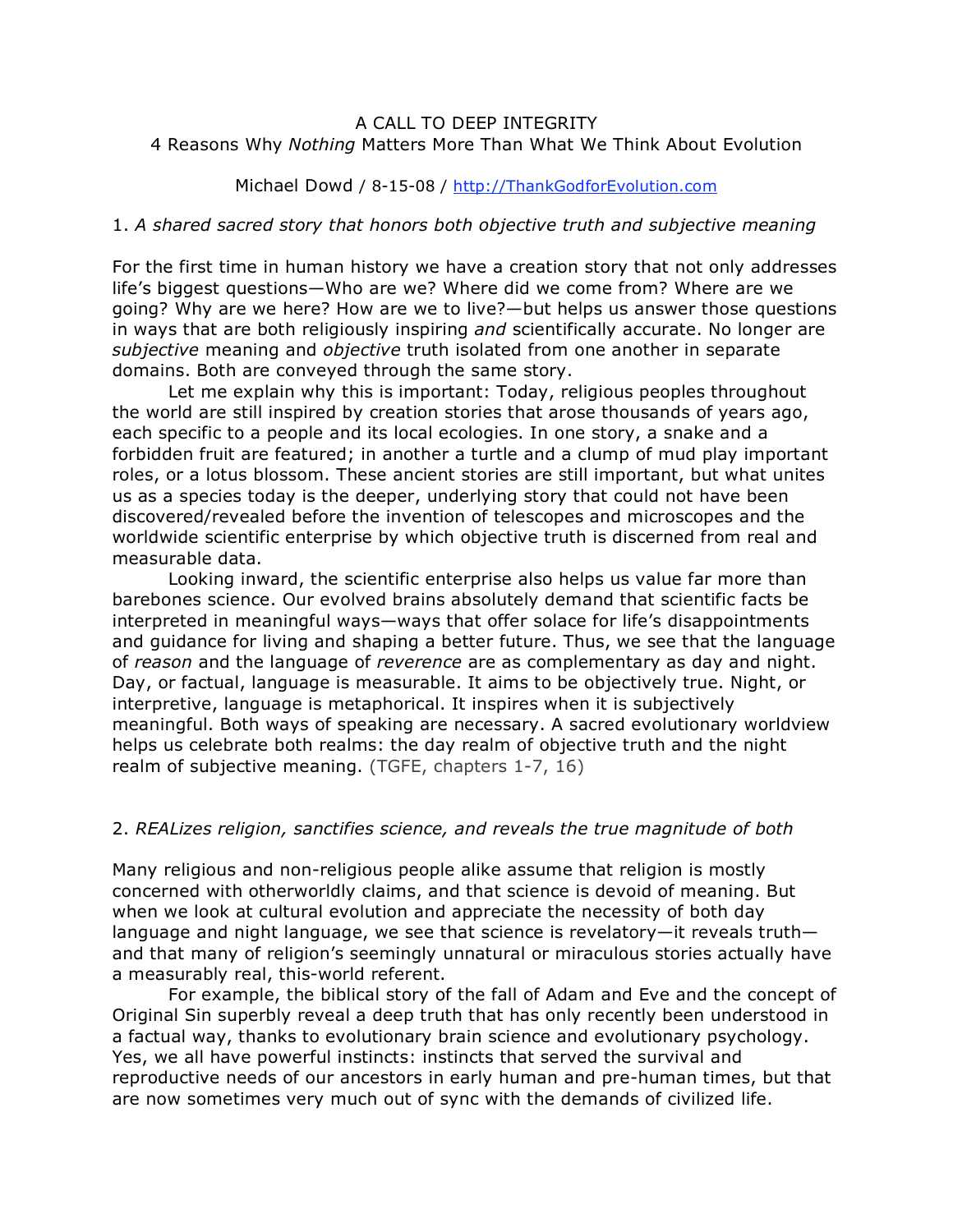The ancients sensed this truth and their story conveyed it in powerful, nightlanguage ways: notably, a talking snake and an otherworldly God who punished not only the disobedient couple but all their descendents, and for all time. Today, there is no need to argue whether the supernatural claims in that story trump the data revealed by science today. Rather, the biblical story is a brilliant night-language way to communicate the day-language truths born of science: the suffering we experience as fallible individuals in a challenging world has very, very deep roots. Our ancient instincts are not matched for the conditions of today's world and today's societies.

Thus, one of the greatest gifts afforded by religiously nourishing interpretations of the science-based history of the universe is that it becomes obvious how unnatural-sounding ("supernatural") language can be interpreted in undeniably real, and utterly experiential, ways.

I predict that within the first half of this century, the vast majority of people and throughout the entire world will come to appreciate that *evolution is a gift to religion* and that *meaning-making is a gift to science.*

As the religions come to embrace the science-based history of the cosmos, each tradition's core insights will be accessed in larger, more realistic ways than ever before. Cultures in conflict will find common ground that today seems inconceivable.

The science and religion war ends when we *get* that science is revelatory and facts are God's native tongue. (TGFE, chapters 4-10, Appendix A, Appendix B)

### 3. *Unmasks the powers of manipulation and clarifies our way forward*

When we understand our brain's creation story and its deep structure we can easily see how the media and advertising industry manipulate us by appealing to instincts related to sex, safety, sustenance, and status. An evolutionary worldview is essential for unmasking the powers of manipulation and for inspiring and empowering us to channel our instinctual energies in ways that serve our higher purpose and the common good.

Only by knowing how we *really* got here and the trajectory we're undeniably on can we possibly respond to global issues like climate change and terrorism without making things worse. Indeed, trying to solve any large-scale problem without an evolutionary worldview is like trying to understand disease without microscopes or the structure of the universe without telescopes. It's not merely difficult; it's impossible. To use religious language: only by understanding the major breakthroughs in evolution—how God actually created everything, how it measurably occurred—can we possibly know what God is up to today or what God's will is for humanity and for the body of life as a whole.

Without realistic answers to life's biggest questions, religious and nonreligious people alike will think poorly and vote short-sightedly and selfdestructively on issues as diverse as the economy, health care, global warming, terrorism, and so forth. (TGFE, chapters 9-10, 14-17)